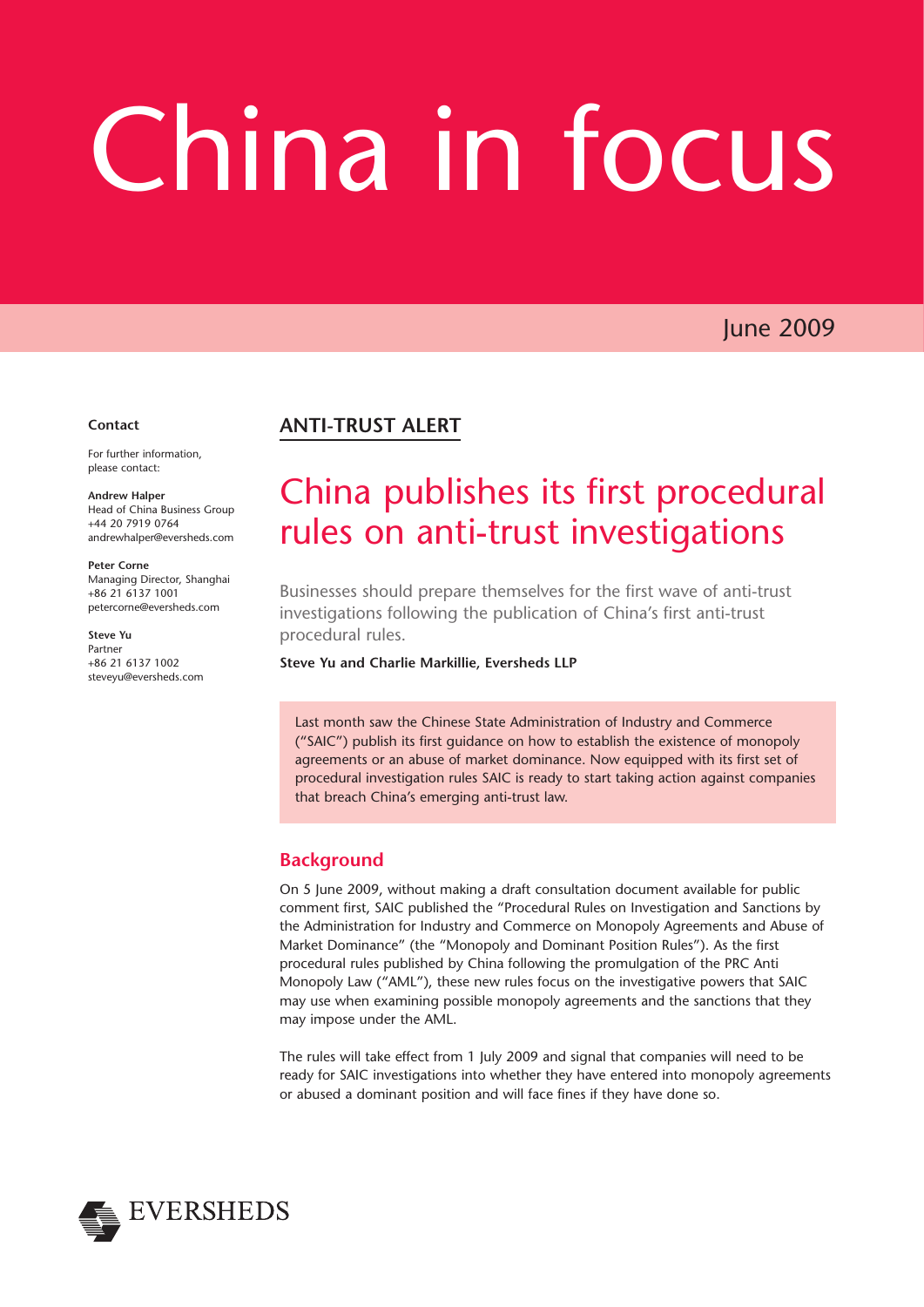#### **Jurisdiction**

The AML prohibits monopoly agreements and abuse of a dominant market position, and the Monopoly and Dominant Position Rules make it clear that any individual or company can report suspected monopolistic acts to either SAIC or its local branches ("AICs"). However, formal investigations into such behaviour can only be made by SAIC or a Provincial-level AIC that is authorised by SAIC on a case by case basis.

SAIC is responsible for the investigation of monopoly acts that have a significant nationwide impact, and any others cases that it considers appropriate. The Provinciallevel AICs will investigate cases that solely or principally take place within their administrative jurisdictions. No further delegation of investigation power can be made by the Provincial-level AICs.

#### **Investigative powers**

Following written approval by the chief official of the SAIC or a Provincial-level AIC, investigators may take the following action:

- enter business premises or other places relevant to the suspected business;
- question the management or other interested parties or related individuals;
- read and make copies of any relevant documents, agreements, account books, correspondence and electronic data;
- seal and seize relevant evidence; and
- investigate company bank accounts.

At least two AIC officials must be present during any investigation and they must be able to present their certificates to show their authority to carry out the investigation.

In addition to the on-site investigations, investigators may request a suspected company to supply in writing a broad range of information on its business activities, including accounts for the last three years and also respond to any questions raised by the investigators.

A fine of up to RMB 100,000 or criminal liabilities may be imposed if the investigated company rejects or resists the investigation, refuses to provide information, provides false information or documents, or conceals or destroys evidence.

#### **Suspension of an investigation**

A company facing investigation by SAIC or a Provincial AIC may lodge an application to apply for the suspension of the investigation. The application must specify the following:

- a statement of the facts and possible effects of the suspected violation:
- measures for eliminating the effects of the suspected violation; and
- a schedule for fulfilling its commitments and an undertaking to comply with this schedule.

When deciding whether to accept any application the AIC involved will consider the nature, duration, aftermath and social effects of the suspected act. If the application is accepted and the investigation is suspended then the investigated company must report to AICs on its progress in implementing its commitment within the prescribed time limit.

The SAIC or AICs will supervise implementation of the commitments and when it is complete the SAIC or AICs will prepare a written decision to terminate the investigation. A Provincial-level AIC must report to the SAIC before making a decision to cease or terminate an investigation.

If a company fails to honour the undertaking it gave, or if there is a material change to the basis for suspending the investigation, or it is found to have provided incomplete, untrue or misleading information in its application, then the SAIC or Provincial-level AICs may resume the investigation.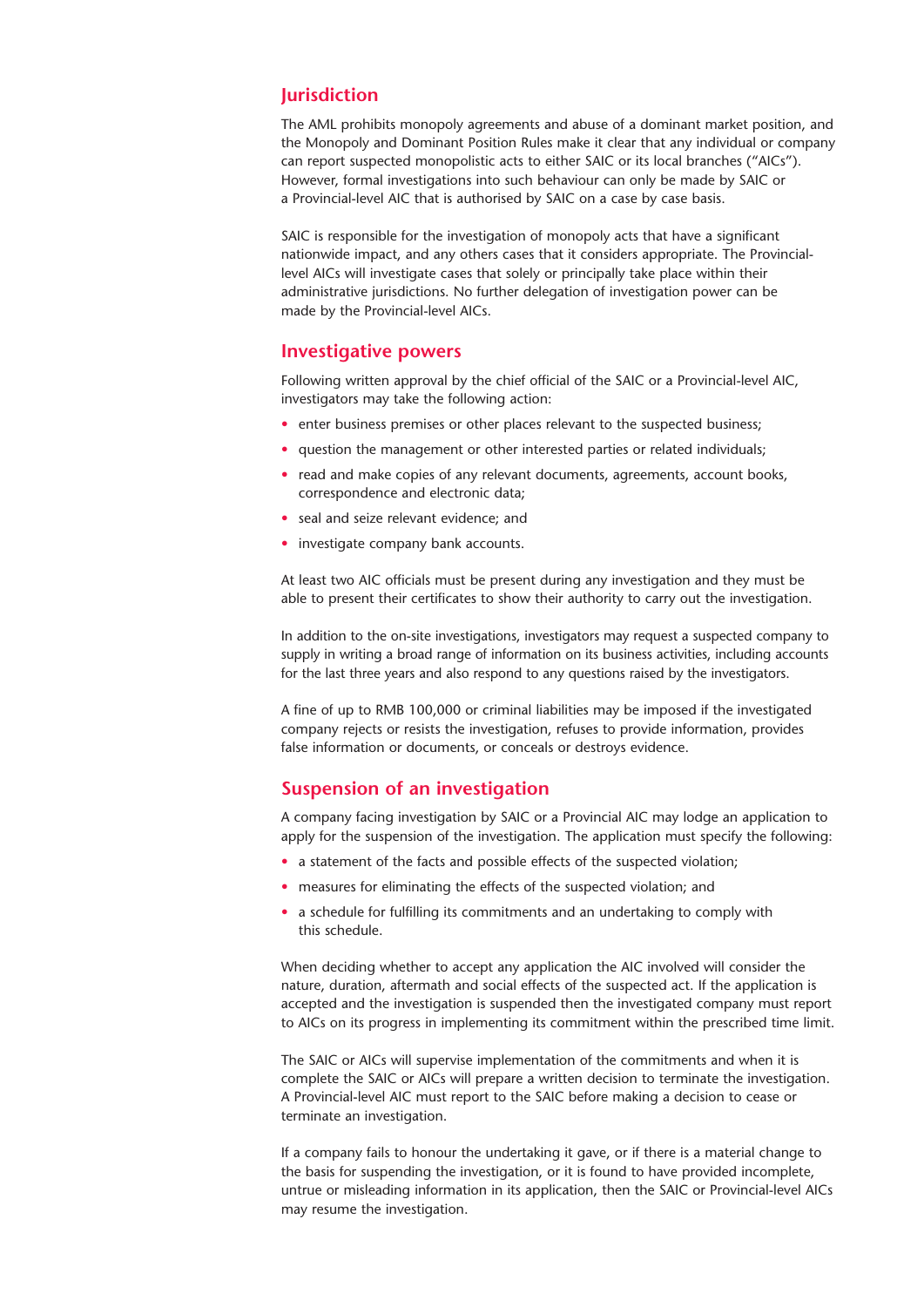#### **Leniency**

The SAIC or a Provincial-level AIC may, at its discretion, exempt any company from a sanction or reduce the sanction applied if the company actively reports a monopoly agreement or provides significant evidence of the existence of a monopoly agreement. "Significant Evidence" is defined as being evidence that is enough to initiate an investigation or determines the existence of a monopoly agreement. However, this exemption is not available to the organisers of a monopoly agreement.

As detailed in our May 2009 Issue of this Anti-trust Alert, the draft SAIC Rules on Prohibiting Monopoly Agreements contain provisions on the relief available to companies that provide "significant evidence" of a monopoly agreement. The exercise of any leniency by SAIC is dependant on the timing of any report by a business operator and the importance of any information it provides.

SAIC will use the following tariff for applying discounts to the penalties imposed on businesses who report monopoly agreements:

| When informant reports to SAIC                                 | <b>Discount of penalty imposed</b> |
|----------------------------------------------------------------|------------------------------------|
| First to report a monopoly agreement<br>on its own initiative  | 100 per cent                       |
| Second to report a monopoly<br>agreement on its own initiative | 50 per cent                        |
| Third to report a monopoly agreement<br>on its own initiative  | 30 per cent                        |

## **Penalties**

If the SAIC determines that the business operator has engaged in a monopoly agreement then it may impose an administrative penalty. Under the AML the administrative penalties available are between one and ten (10) per cent of a company's turnover in the previous year.

SAIC must report cases of great significance to the Anti-Monopoly Commission of the State Council before making a decision regarding the punishment. A Provincial-level AIC must always report to SAIC before imposing any penalty. Companies who are not satisfied with the administrative penalty may apply for an administrative review or bring an administrative lawsuit.

The Monopoly and Dominant Position Rules do not apply to investigations of pricerelated monopoly agreements or abuse of dominance, which will be regulated by procedural rules to be published by the National Development and Reform Commission.

### **Comment**

Since the publication of the AML in August 2008, there has been a number of highprofile cases filed with the Chinese anti-trust authorities. The parties that were accused of breaching the law include both giant State owned companies and well known multinational companies. However, none of these cases have been investigated due to the delay in preparing the procedural investigation rules. This had caused China's emerging anti-trust law to be seen as a "paper tiger" and lead many to doubt the credibility and competence of the Chinese anti-trust authorities.

Now with the promulgation of these investigation procedures, businesses will soon begin to see the first wave of anti-trust investigations in China. On site investigations and substantial fines are now a real possibility; it could be a costly oversight for a business not to take China's anti-trust law seriously.